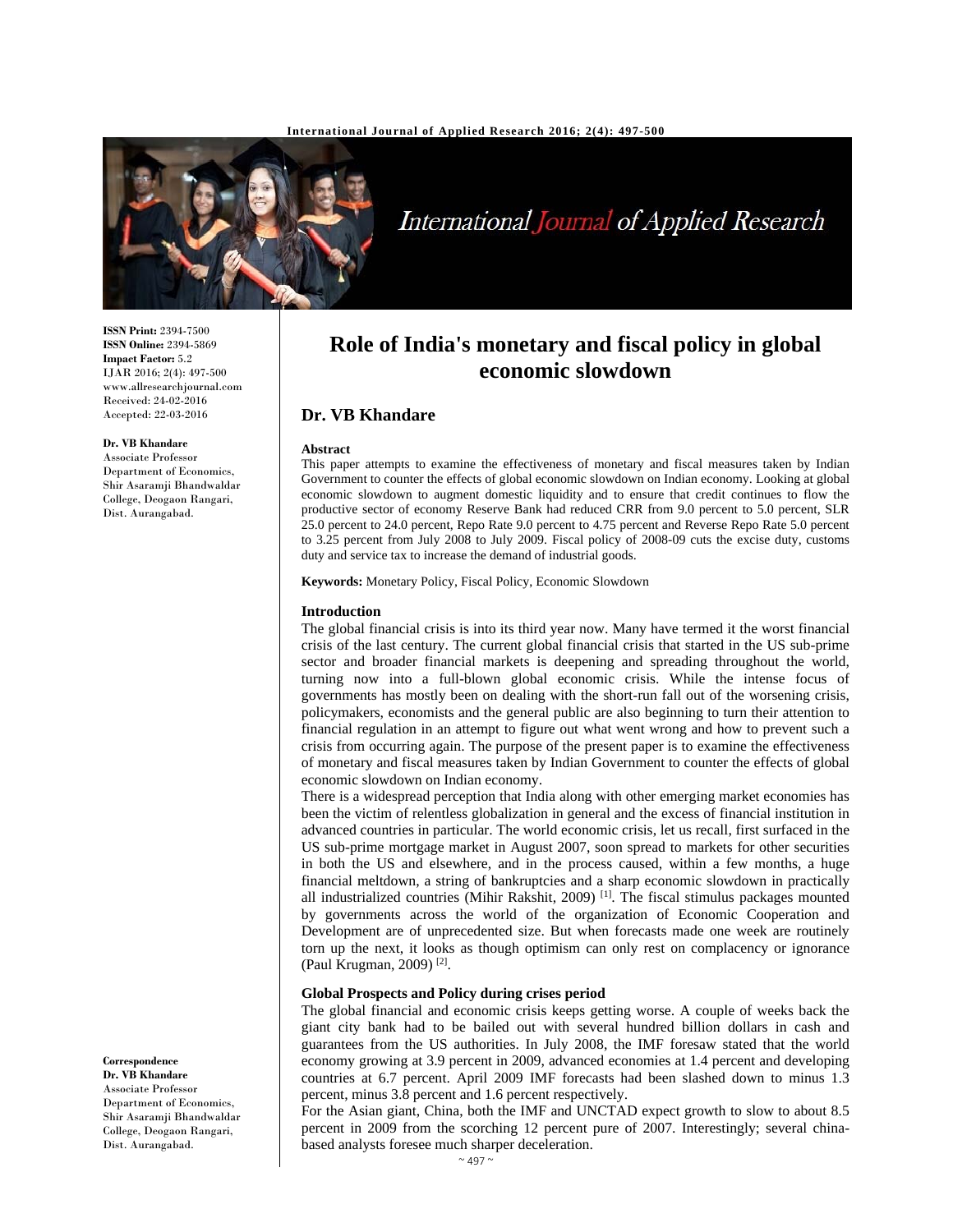World Bank forecast 2009 stated that amidst global economic recession and financial regality, net private capital inflows to developing countries fell to US \$ 707 billion in 2008, a sharp drop from a peak of US \$ 1.2 trillion in 2007. Developing countries are expected to grow by only 1.2 percent this year, after 8.1 percent growth in 2007 and 5.9 percent growth in 2008. When China and India are excluded, GDP in the remaining developing countries is projected to fall by 1.6 percent, causing continues job losses and throwing more people into poverty. Global growth is also expected to be negative, with an expected 2.9 contraction of global GDP in 2009 (World Bank, 2009) [7].

#### **Indian Economic Outlook during global crises period**

The overall impact of global economic slowdown on India would, however, be minimal as the factors driving growth here are more local in nature. Unlike the rest of Asia, India is a strong domestic demand story, so any slowing in the US is likely to have a more muted impact on India. Strong growth in domestic consumption and significant spending on infrastructure are the two pillars of India's growth story. No sector has a dominant influence on earnings growth and risks to our estimate are limited.

Gross domestic product is the main indicator of the growth prospects of the country. In January 2009 policy review of India projected growth for 2008-2009 of 7.1 percent with a downward bias. GDP growth rate at constant prices in the year 2008-2009 is 6.7 percent as against 7.1 percent in the advance estimated over the quick estimates of GDP for the year 2007-08. The downward revision in the GDP growth rate is mainly on account of lower performance in almost all the sectors excluding construction, community, social and personal services than anticipated.

Table no. 1 indicates that the growth rate of GDP in India was 9.0 percent in 2007-08, which goes down at 6.7 percent in 2008-09. This downturn in growth rate was mainly due to downturn growth in agriculture and allied sector 1.6 percent from 4.9

**Table 1:** Rate of Growth in India at Factor cost at 1999-2000 prices

|                                       |             | (Percent)   |             |
|---------------------------------------|-------------|-------------|-------------|
| <b>Particulars</b>                    | 2006-<br>07 | 2007-<br>08 | 2008-<br>09 |
| Agriculture, forestry & fishing       | 4.0         | 4.9         | 1.6         |
| Mining $&$ quarrying                  | 8.8         | 3.3         | 3.6         |
| Manufacturing                         | 11.8        | 8.2         | 2.4         |
| Electricity, gas & water supply       | 5.3         | 5.3         | 3.4         |
| Construction                          | 11.8        | 10.1        | 7.2         |
| Trade, hotels & restaurants           | 10.4        | 10.1        | N.A.        |
| Transport storage & communication     | 16.3        | 15.5        | N.A.        |
| Financing, insurance, real estate &   | 13.8        | 11.7        | 7.8         |
| <b>Business services</b>              |             |             |             |
| Community, social & personal services | 5.7         | 6.8         | 13.1        |
| Total GDP at factor cost              | 9.7         | 9.0         | 6.7         |

**Source:** Central Statistical Organization.

percent, manufacturing 2.4 percent from 8.2 percent, construction 7.2 percent from 10.1 percent and finance and insurance 7.8 percent from 11.7 percent over previous year. GDP growth in India shows continuously rising trends during 2004-05 to 2006-07 i.e. 7.5 percent in 2004-05 which goes up to 9.7 percent in 2006-07, after that this goes down and estimated at 6.00 percent in 2009-10. It means India's economy is affected by Global financial crisis since mid of 2007.

# **Role of Monetary Policy of India in Global Economic Slowdown**

Bank balance sheets remain healthy and adequately capitalized. The CRAR of all scheduled commercial banks (SCBs) taken together was 13.0 percent at end-March 2008, well above the regulatory requirement of 9 percent. No SCB has CRAR below 9 percent. Of the 79 SCBs, 77 banks had CRAR above 10 percent, while 2 banks had CRAR between 9 and 10 percent. Asset quality of the domestic banks also remains satisfactory with net NPAs being only 1.0 percent of net advances and 0.6 percent of assets at end-March 2008 (Table 2 ).

| <b>Items</b>                     | 2004-<br>05 | 2005-<br>06 | 2006-<br>07 | 2007-<br>08 |
|----------------------------------|-------------|-------------|-------------|-------------|
| Capital to Risk-weighted         |             |             |             |             |
| Assets Ratio (CRAR)<br>(Percent) | 12.8        | 12.3        | 12.3        | 13          |
| Of which: Tier I CRAR            | 8.4         | 9.3         | 8.3         | 9.1         |
| Net Non-Performing Assets        | 1.9         | 1.2         | 1.0         | 1.0         |
| (Percent to net advances)        |             |             |             |             |
| Net Non-Performing Assets        |             | 0.9<br>0.7  | 0.6         | 0.6         |
| (Percent to assets)              |             |             |             |             |
| Net profits                      | 0.9         | 0.9         | 0.9         | 1.0         |
| (percent to assets)              |             |             |             |             |
| Net interest margin              |             | 2.8<br>2.8  | 2.6         | 2.3         |
| (Percent to assets)              |             |             |             |             |

**Source:** Report on Trend and Progress, 2007-08, Reserve Bank of India.

# **Reserve Bank of India's Monetary Policy Response**

Looking at the global financial and economic conditions, the Reserve Bank of India has taken many measures since mid-September 2008, to augment domestic liquidity and to ensure that credit continuous to flow to productive sectors of the economy. Since then Reserve Bank of India had reduced the Cash Reserve Ratio from 9 percent in August 2008 to 5 percent with effective from 17 January 2009 and the Statutory Liquidity Ratio was 25 percent since 25 October 1997 that decreased to 24 percent from November 2008, whereas, the Bank rate is constant at 6 percent since April 2003. Beside this, Reverse Repo Rate was reduced from 5 percent of December 2008 to 3.25 percent in July 2009 and Repo Rate under LAF was reduced from 9 to 4.75 percent from July 2008 to July 2009 (Table 3).

**Table 3:** Current Policy Rates of Reserve Bank of India

| <b>Policy Rate</b>                                           | <b>Previous Rate</b> | <b>Current Rates</b>         |
|--------------------------------------------------------------|----------------------|------------------------------|
| <b>Bank Rate</b>                                             | 6% as on 29/04/2003  | 6%                           |
| <b>CRR</b>                                                   | 9% as on 31/08/08    | 5 % (w.e.f. 17/01/2009)      |
| <b>SLR</b>                                                   | 25% as on 25/10/1997 | 24 % (w.e.f. 8/11/2008       |
| Repo Rate                                                    | 9% as on 30/07/2008  | 4.75 %<br>(w.e.f. July 2009) |
| Reverse<br>Repo Rate                                         | 5% as on 8/11/2008   | 3.25%<br>(w.e.f. July 2009)  |
| <b>Source:</b> Reserve Bank of India Statistical Statements. |                      |                              |

The various monetary and liquidity measures, taken together, have released actual / potential liquidity amounting to over Rs. 4,90,000 crore since mid-September 2008 (about 9 percent of GDP) (Table 4). In brief, the proactive policy initiatives to avoid contraction of the RBI balance sheet coupled with the increase in the money multiplier are aimed at ensuring non-inflationary growth of money supply in the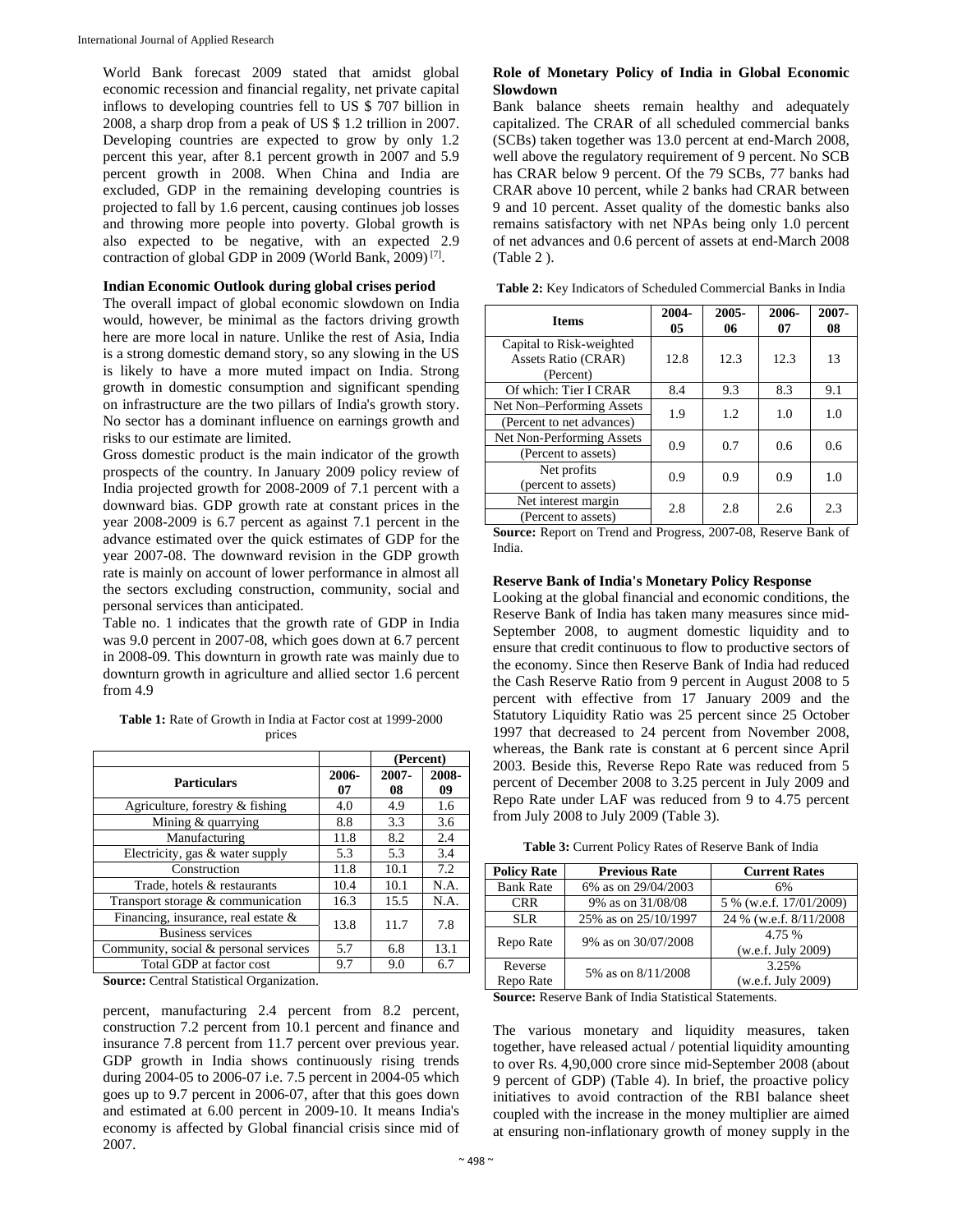economy to support the needs of the real economy. Despite large capital outflows and the concomitant sales of foreign exchange by the Reserve Bank and the depletion of its assets side, the Reserve Bank was able to substitute them with equivalent domestic assets so as to stabilize the growth of reserve money. Year-on-year growth in reserve money (adjusted for changes in the CRR) was 19.0 percent at end-March 2009 as compared with 25.3 percent in the previous year. Reserve money expansion, thus, remains consistent with the growth requirements of the Indian economy and long-run trends. In contrast to the trends in major advanced economies (discussed next), there has been no excessive expansion of reserve money. Hence, the issue of unwinding and exit of the current excessively accommodative monetary and liquidity policies, which is of extreme concern in the major advanced economies, is not relevant for us in view of the consistent growth in reserve money.

| Table 4: Actual / Potential Release of Primary Liquidity in India |  |  |  |
|-------------------------------------------------------------------|--|--|--|
|-------------------------------------------------------------------|--|--|--|

| (Since mid-September 2008)                           |             |  |  |
|------------------------------------------------------|-------------|--|--|
| <b>Measure / Facility</b>                            | (Rs. Crore) |  |  |
| <b>Monetary Policy Operations (1 to 3)</b>           |             |  |  |
| 1. Cash Reserve Ratio (CRR) Reduction                | 1,60,000    |  |  |
| 2. Open Market Operations                            | 68,835      |  |  |
| 3. MSS Unwinding / De-sequestering                   | 97,781      |  |  |
| <b>Extension of Liquidity Facilities (4 to 8)</b>    |             |  |  |
| 4. Term Repo Facility                                | 60,000      |  |  |
| 5. Increase in Export Credit Refinance               | 25,512      |  |  |
| 6. Special Refinance Facility for SCBs (Non-RRB)     | 38,500      |  |  |
| 7. Refinance Facility for SIDBI / NHB / EXIM<br>Bank | 16,000      |  |  |
| 8. Liquidity Facility for NBFCs through SPV          | 25,000      |  |  |
| Total $(1 to 8)$                                     | 4,91,628    |  |  |

**Source:** Reserve Bank of India Statistical Statements.

# **Role of Indian's Fiscal Policy in Global Economic Slowdown**

In India the inflation rate was as high as 12.91 percent in September 2007. To reduce this rate fiscal policy and monetary policy of India decided to tight policy to control on inflation. But global crisis started form September 2007, the crude oil prices goes at low level. India's inflation rate tremendously goes down at negative level during 2008-09. To facing global financial crisis the fiscal policy of India had taken some measures.

# **Reduction in Customs Duty**

In the fiscal policy 2008-09, the measures had taken by government to counter the effect of global economic slowdown on the Indian economy and to reduce high inflation rate. These included; customs duty on project imports reduced to 5 percent from earlier level of 7.5 percent. Duty on steel melting scrap and aluminum scrap reduced to nil from 5 percent of earlier. Duty reduced on certain life saving drugs from 10 percent to 5 percent and CVD made fully exempt. Duty on specified convergence products reduced to 5 percent from earlier level of 10 percent to establish parity of endues. Duty on specified machinery reduced to 5 percent from the earlier level of 7.5 percent. Customs duty on crude and non-refined sulphur reduced to 2 percent from 5 percent to boost domestic fertilizer production. Customs duty on unworked or simply prepared corals was reduced from 10 percent to 5 percent. Duty on rough cubic zirconia was reduced from 5 percent to nil. Duty on cubic zirconia (polished) was reduced from 10

percent to 5 percent. Custom duty on tuna bait was reduced from 30 percent to nil. Duty on specified machinery for manufacture of sports goods was reduced from 7.5 percent to 5 percent. Exemption from additional duty of customs of 4 percent levied was withdrawn from power generation project.

# **Reduction in Excise Duty**

The fiscal policy of 2008-09 carried this forward by reducing the general CENVAT rate on all goods from 16 percent to 14 percent. Beside this, sector specific initiatives were also taken such as; excise duty was reduced from 16 percent to 8 percent on all drugs and on instant sterile dressing pad, from removers etc, excise duty was made fully exempt on anti AIDS drug. In the automobiles sector, excise duties were reduced on small case from 16 percent to 12 percent, hybrid car from 24 percent to 14 percent; electric cars from 8 percent to nil; specified parts of electric cars from 16 percent to nil. The excise duty on busses and other vehicles for transport of more than 13 persons were reduced from 16 to 12 percent.

# **Service Tax Exemptions**

Since its introduction in 1994-95, the number of services had increased over the years and reached up to 106 services in 2007-08. The rate of service tax was 12 percent since 2006-07; it reduced to 10 percent from 24 February 2009. It also raised the annual threshold limit of service tax exemption from small service providers from the earlier levels of Rs. 8 lakhs to Rs. 10 lakhs. All these measures made by government of India in fiscal policy of 2008-09 helps to reduce prices of various commodities and increase demand for such commodities. Reduction in excise and customs duties downs the effects of global financial crisis on Indian economy through increasing effective demand.

# **Tax Policy (Indirect Taxes)**

In recent years, tax policy has been guided by the need to increase the tax-GDP ratio and achieve fiscal consolidation. In these years, the tax-GDP ratio improved significantly from 9.2 percent in 2003-04 to 12.6 percent in 2007-08. This has been achieved through rationalization of the tax structure (moderate levels and a few rates), widening of the tax base, and reduction in compliance costs through improvement in tax administration. The onset of the global financial crisis in September 2009 led to a reversal of trends with de-growth in export markets and domestic slowdown. A dip in industrial and manufacturing growth and the prognosis of an impending crisis prompted the Government to announce three fiscal stimulus packages in quick succession on 07<sup>th</sup> December 2008, the 2<sup>nd</sup> January 2009 and 24th February 2009.

# **Central Excise Duty**

To provide continued fillip to the manufacturing sector and accelerate its recovery, the reduction in ad-valorem excise duty rates to 8 percent, affected in two phases as part of the fiscal stimulus packages announced on 7.12.2008 and 24.2.2009, is being continued. To mitigate the problem of credit accumulation excise duty rate has been increased from 4 percent to 8 percent.

# **Customs Duty**

In the wake of global slowdown, to provide a level playing field to domestically produced goods against imports; the